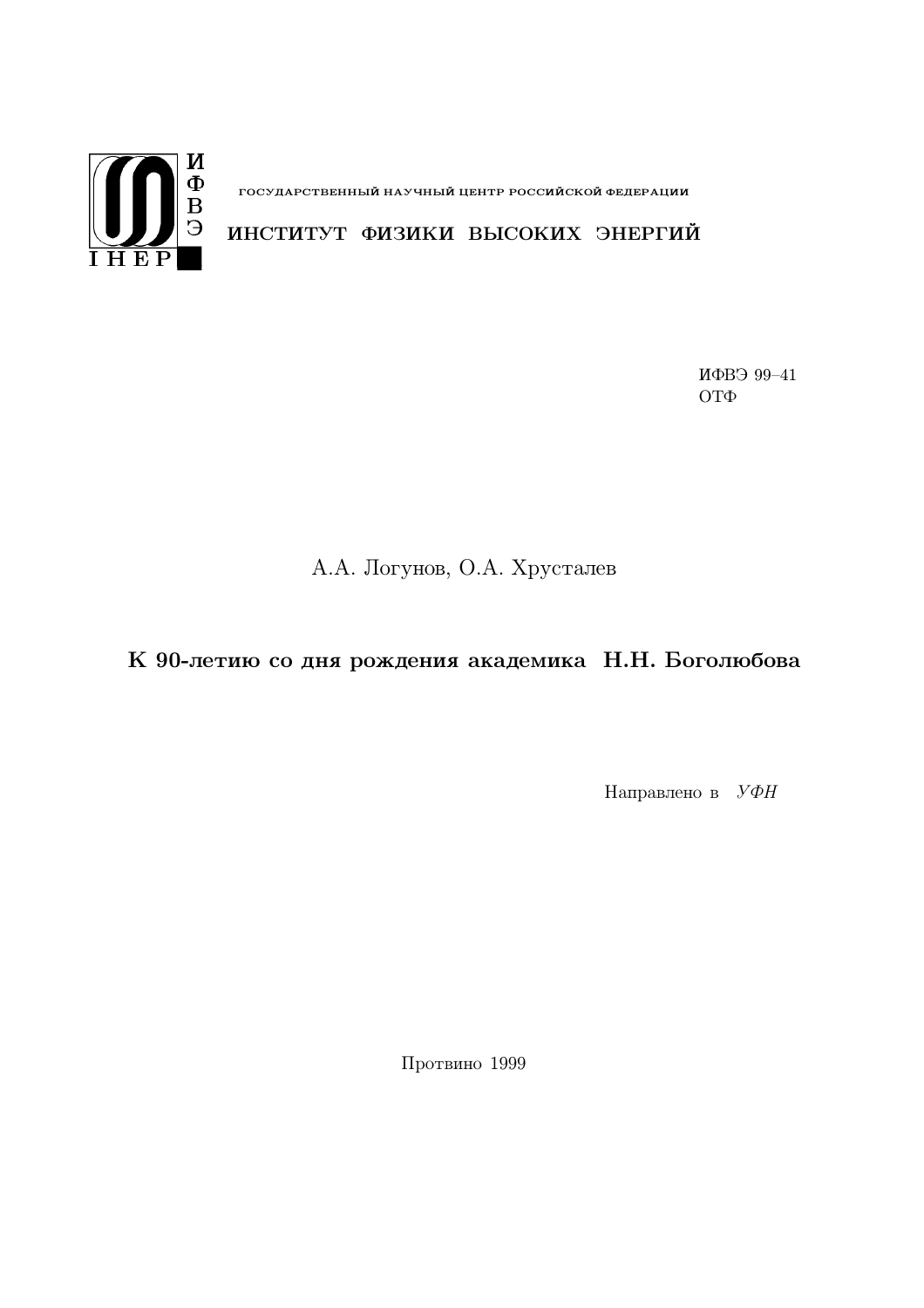## Аннотация

Логунов А.А., Хрусталев О.А. К 90-летию со дня рождения академика Н.Н. Боголюбова: Препринт ИФВЭ 99-41. - Протвино, 1999. - 7 с.

## Abstract

Logunov A.A., Khrustalev O.A. In Commemoration of the 90th Anniversary of N.N. Bogolubov: IHEP Preprint 99-41. - Protvino, 1999. - p. 7.

> **© Государственный научный центр** Российской Федерации Институт физики высоких энергий, 1999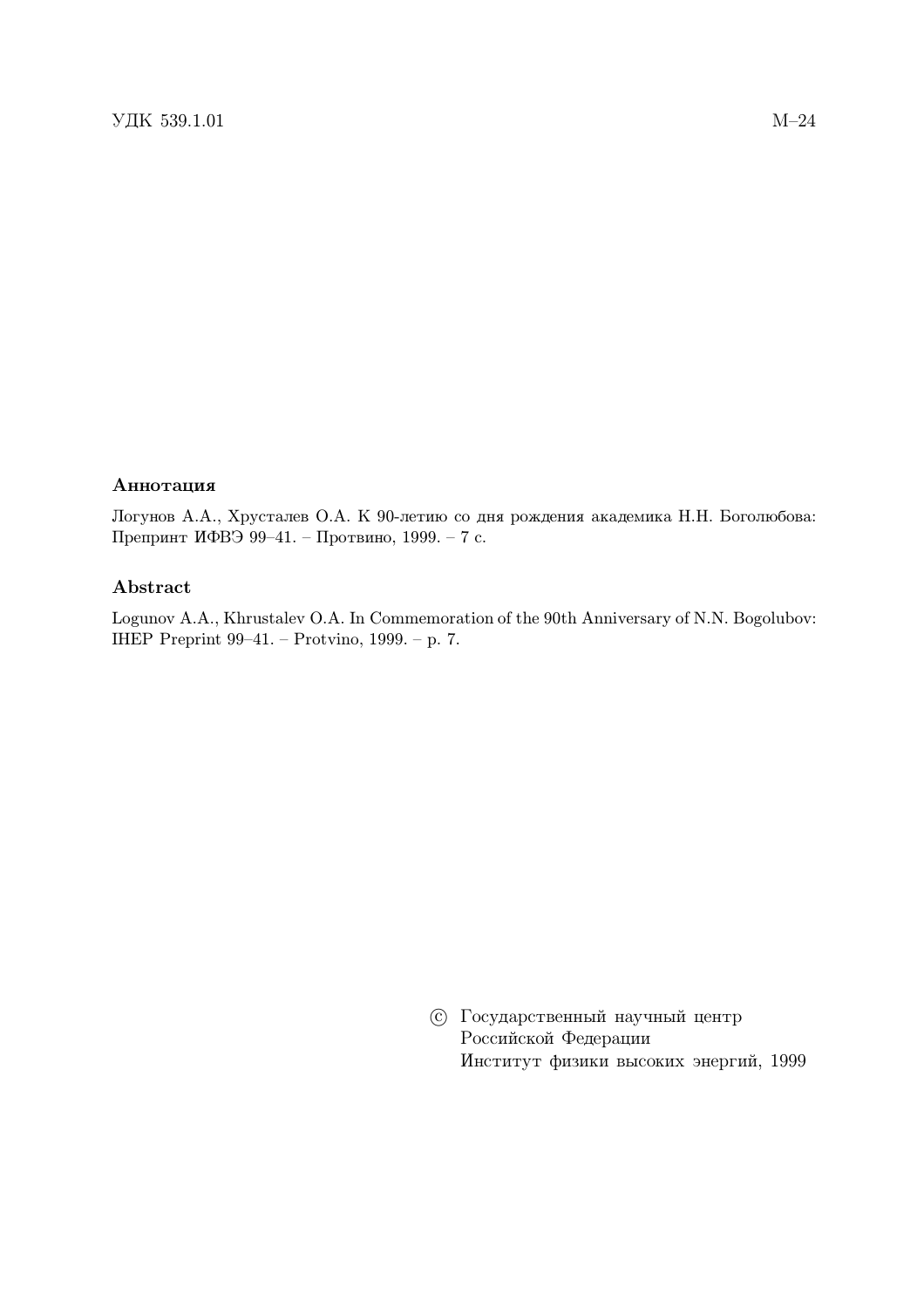Н.Н. Боголюбов родился в 1909 году в Нижнем Новгороде, но вскоре семья переехала в Киев, где и прошла молодость ученого. Детство Николая Николаевича пришлось на один из самых тревожных промежутков нашей истории, когда подчас было трудно говорить даже о простых регулярных школьных занятиях. Киевские мальчишки в это время совершенствовали свои дедуктивные способности в спорах о том, из какого пригорода доносится гул артиллерии (недаром один из любимейших писателей Николая Николаевича — Булгаков). В дальнейшем, заполняя анкеты, Николай Николаевич в графе "образование" будет писать "окончил аспирантуру". Это означает, что он не только учился самостоятельно, но и учил младших братьев, которые, кстати сказать, избрали вовсе не математические карьеры. Кажется, сама судьба велела отроку не посещать школы, но создавать их. По счастью, его блестящие математические способности не остались незамеченными. В тринадцать лет он начал занятия в семинаре академика Н.М. Крылова и в 1924 году написал свою первую научную работу. Юноша стремительно выдвинулся в первые ряды математиков Европы. Широкую известность приносит ему оригинальное построение новой тогда теории почти периодических функций. В 1930 году Академия наук Болоньи присуждает Боголюбову премию и степень доктора за победу на международном конкурсе работ по вариационному исчислению.

Раннее проявление способностей — обычная вещь среди великих математиков. В нашем случае отличие от обыденности заключалось в том, что мальчик рос в сугубо гуманитарной семье. Отец его был профессором философии Нежинского лицея, автором известных трудов по психологии творчества, в частности творчества его великого коллеги по лицею Н.В. Гоголя. Мальчик жадно впитывал творческую атмосферу дома, ее гуманитарную направленность. Взрослых поражал его интерес к отечественной истории. Казалось, что в Киеве подрастает второй Шахматов великий преобразователь русского языкознания и науки о русских летописях, который гимназистом принимал участие в магистерских диспутах. Получилось иначе. Кто знает, может быть, великий математик просто не захотел ждать великого лингвиста, а может быть, судьба решила уберечь талант и направила его по менее опасному в то время пути. Внешне память об увлечениях детства осталась в феноменальной способности Николая Николаевича к языкам, принесшая ему среди представителей точных наук всемирную славу полиглота, от которого итальянцы могут получить сведения об особенностях орфографии древнеримских надписей.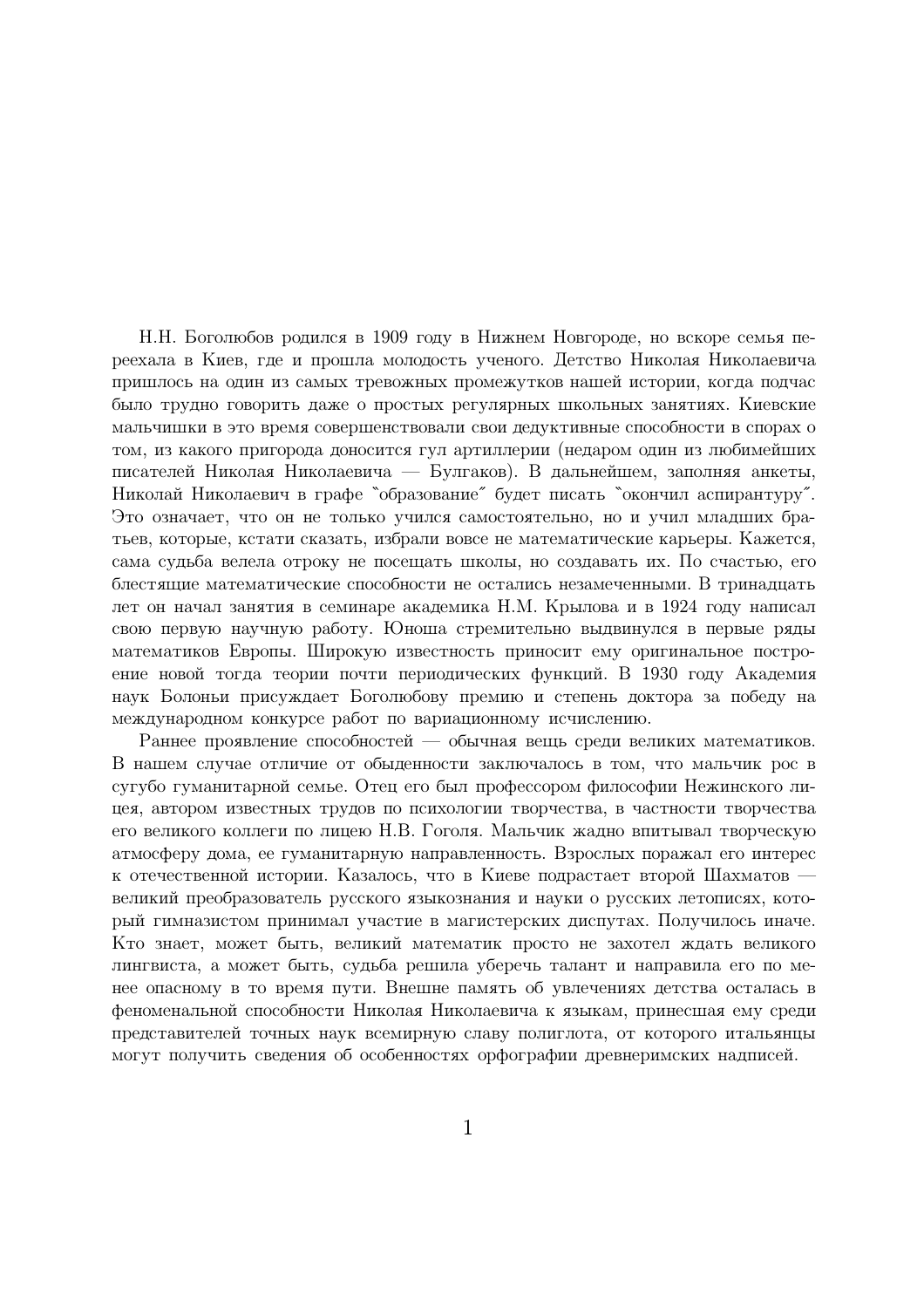Однако остались и более глубокие следы. Были впитаны не только знания о русской истории, но и заветы русской интеллигенции, те заветы, человечность которых до сих пор изумляет мир. Преданность им определила будущую роль Николая Николаевича как творца научных школ. Научиться техническим приемам можно и на расстоянии с помощью книг и статей в научных журналах, но только пример высоких человеческих качеств может сплотить молодежь в научную школу.

В 1932 году Н.Н. Боголюбов и Н.М. Крылов приступили к созданию совершенно новой области математической физики, провидчески названной ими нелинейной механикой. Формально новая наука имела дело с нелинейными колебаниями, т.е. с такими периодическими процессами. период которых зависит от амплитулы колебания. Среди подобных процессов есть полезные, как, например, колебания силы тока в транзисторе, есть и чрезвычайно вредные, такие как колебания крыла самолета, приводящие к его разрушению. Несомненно, все эти процессы следовало изучать с наибольшей тщательностью, однако, с точки зрения высокой математики, задачи такого типа лежат слишком близко к технике, чтобы быть предметом внимания блестящего молодого ученого, только что доказавшего, что он способен решить любую проблему. Может быть, на выборе темы сказались вкусы старшего коллеги. Николай Митрофанович Крылов, двоюродный брат знаменитого кораблестроителя, несмотря на европейскую образованность и манеры, был типичным представителем Петербургской математической школы — яркого явления в истории математики. Ее создатели во главу угла ставили практическую пользу математики. Казалось, что новая для мировых центров школа с подчеркнуто утилитарной направленностью будет обречена на повторение азов европейской науки. Однако сочетание своеобразия с яркостью талантов, которых просторная Россия поставляла в Петербург в изобилии, уже ко второй половине прошлого века заставило зарубежных ученых внимательно следить за делами этой школы. Ее работы нередко оказывались на переднем крае науки, а озарения ее светил часто определяли развитие математики вплоть до нашего времени.

Дальнейшие события еще раз подтвердили, что для гения нет мелких тем. Разработанные Н.Н. Боголюбовым новые методы асимптотического интегрирования нелинейных уравнений, описывающих колебательные процессы, привели к созданию нового математического аппарата, позволяющего изучать общие закономерности систем, в которых сохраняется энергия. Основополагающие идеи и фундаментальные результаты Боголюбова в нелинейной механике составляют основу многих современных исследований по общей механике, механике сплошной среды, небесной механике, механике твердого тела и гироскопическим системам. Без этих работ ныне немыслимы такие отрасли знания, как теория устойчивости движения, общая теория управления, регулирования и стабилизации космического полета, математическая экология и множество других, не менее важных направлений естествознания и техники.

Международное признание этого направления произошло несколько неожиданно. В разгар Второй мировой войны, в 1943 году, в Соединенных Штатах вышла книга, название которой в переводе на русский звучит примерно так: "Введение в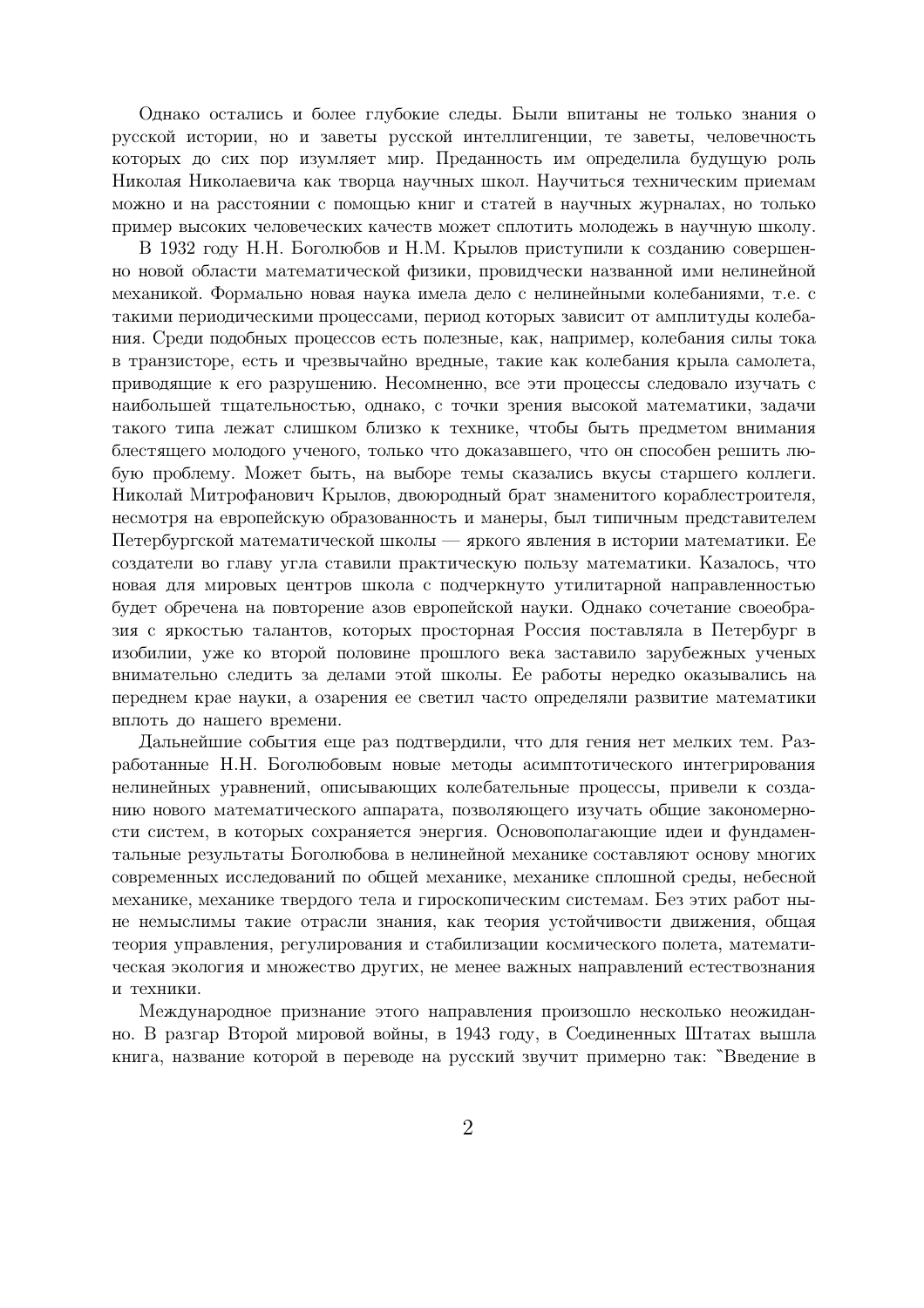нелинейную механику Н. Крылова и Н. Боголюбова. Свободный перевод... выдержек из двух русских монографий". Очевидно, что это издание означало не только публичное признание заслуг союзников по антигитлеровской коалиции. Соединенные Штаты, собрав потенциал почти всего мира, готовились к превращению науки в непосредственную силу, которую можно было бы применить при решении как социальных, так и политических вопросов. Для этого нужно было так или иначе собрать все ее достижения. Важность результатов нелинейной механики подтверждалась способом ее популяризации. Не случайно, что, спустя всего три года, в 1947 году, в Америке вышел уже систематический перевод "Нелинейной механики". В дальнейшем Америка всегда пристально следила за публикациями Боголюбова, и ряд его статей, опубликованных на украинском языке, был переведен на английский раньше, чем появился русский перевод.

Николаю Николаевичу этот год памятен и другим: с некоторым опозданием была опубликована его работа "К теории сверхтекучести", доложенная в 1946 году на сессии Академии наук СССР. Чтобы лучше оценить значение этой работы, полезно знать, что уже год спустя, в 1948 году, один из создателей квантовой механики -Шредингер — опубликовал работу под заглавием "2350 лет квантовой механики". В этой блестящей, как и все, что выходило из-под пера Шредингера, статье говорилось, что созданная в начале нашего века квантовая механика является логическим завершением идей древнегреческих атомистов о свойствах пространства, движения и сил, управляющих этим движением. Статья утверждала как незыблемость квантовой теории (в те годы даже многие серьезные ученые часто воспринимали сюрпризы эксперимента как свидетельство крушения квантовой механики), ее связь с физикой, так и идейную завершенность. Все это, несомненно, правильно, но даже столь проницательный физик, как Шредингер, не заметил (может быть, из-за недостатка информации), что уже в 1946 году квантовая механика, блистательно решив загадочную проблему сверхтекучести жидкого гелия, ввела в обиход новые понятия, недоступные прежней физике. В докладе 1946 года Боголюбов показал, что в газе из слабо отталкивающихся частиц, каким является гелий при низких температурах, возникает новое, в некотором смысле более высокоорганизованное, состояние. При этом взаимодействие между частицами, которое обычно приводит к деградации энергии и потере порядка, в новых условиях укрепляет устойчивость высокоорганизованного состояния. Общность высказанных в докладе идей далеко превосходила потребности частной задачи о сверхтекучести гелия, и они давно уже вошли в число классических понятий квантовой физики неидеальных макросистем. Именно в этой работе, в частности, впервые возникло понятие физического "вакуума".

В сентябре 1957 года, используя идею "куперовских пар", Боголюбов применил математический аппарат, развитый при описании сверхтекучести для объяснения другого, до той поры загадочного явления физики низких температур — сверхпроводимости. Стало ясно, что сверхпроводимость - это еще одно проявление возникновения высокоорганизованного состояния системы. Развитие понятий о единой природе сверхтекучести и сверхпроводимости привело Боголюбова к открытию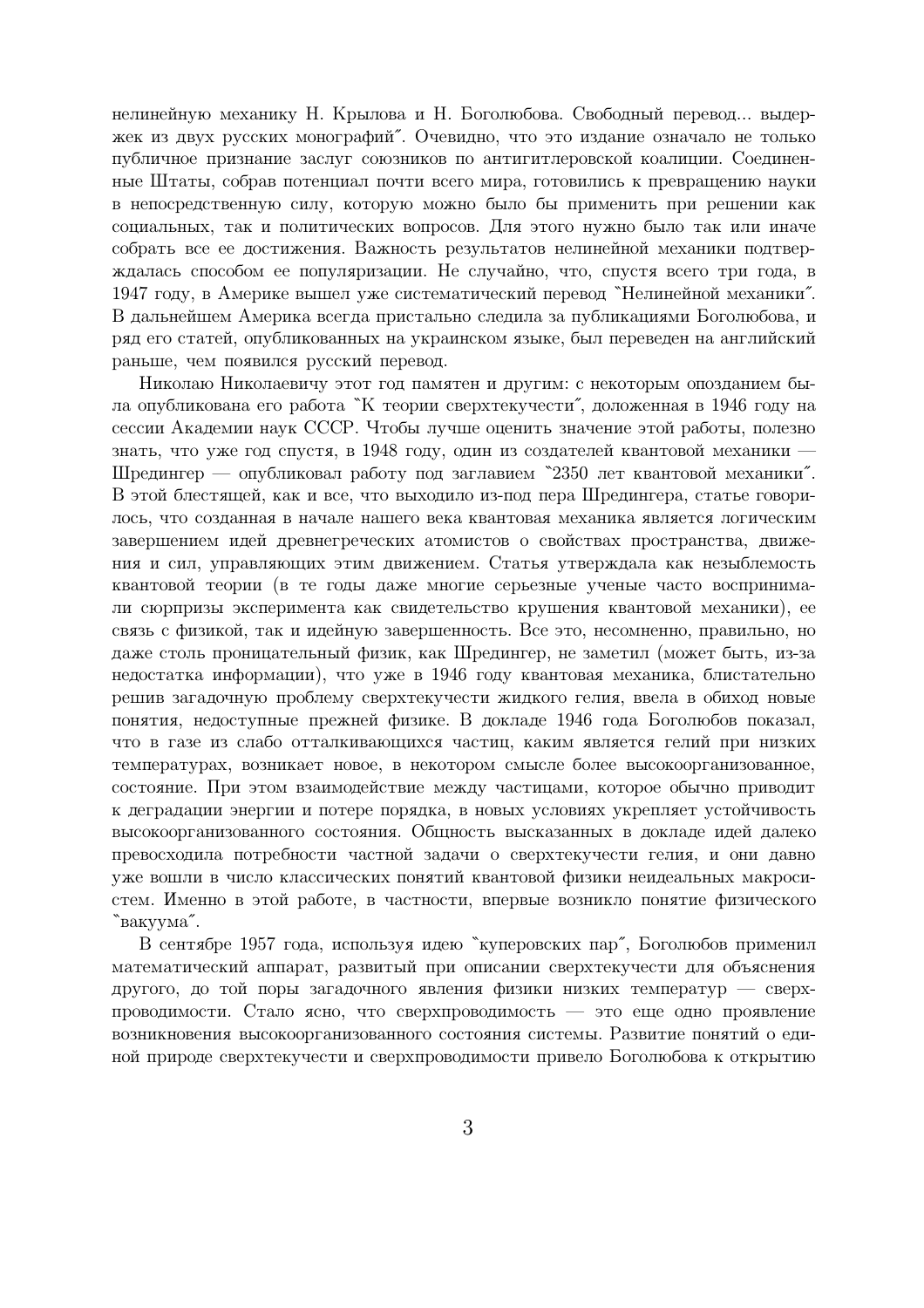в 1958 году эффекта сверхтекучести ядерной материи. В настоящее время понятие о сверхтекучести ядерной материи является одним из краеугольных камней современной теории ядра. Наконец, идея о конкуренции двух устойчивых состояний с разной степенью организации стала отправной точкой новейших теорий элементарных частиц и неуклонно проникает практически во все научные схемы, призванные объяснить сосуществование систем с неопределенной симметрией. Именно это и привело к возникновению фундаментального понятия "спонтанное нарушение симметрии".

Мы рассказали о двух вершинах творчества Боголюбова. Естественно спросить, как можно одному человеку создать столь глубокие теории, относящиеся практически к разным наукам. Ответ чрезвычайно прост: между этими вершинами есть и другие, превращающие достижения Боголюбова в Гималаи человеческого познания. При создании нелинейной механики Николай Николаевич разработал не только методы интегрирования нелинейных уравнений, но и приемы качественного исследования решений, позволяющие, говоря приблизительно, судить об общих свойствах траекторий системы. Приемы качественного исследования во многом сходны с методами вероятностей. Неудивительно, что работы Боголюбова, во-первых, во многом определили развитие так называемой теории случайных процессов, а во-вторых, позволили ему принципиально по-новому подойти к проблемам механики систем, состоящих из большого числа частиц. В одной из ранних работ этого цикла (1939 год) было изучено поведение механической системы, подверженной воздействию термостата, т.е. системы из столь большого числа произвольно движущихся частиц, что общие закономерности поведения такой системы можно выразить только с помощью понятия температуры. Эта задача стала отправной точкой развития современной статистической физики: на ее примере можно было непосредственно убедиться в том, что эффективный способ описания свойств системы существенным образом определяется выбором шкалы времени. В зависимости от этого выбора поведение системы можно толковать, начиная от полностью детерминированного до полностью случайного. Таким образом, в физику впервые было введено понятие об иерархии времен. Оно стало ключевым в современной статистической физике необратимых процессов и поставило имя Боголюбова вровень с именами основоположников статистической физики — Больцмана и Гиббса.

В 1946 году вышла в свет его ныне знаменитая книга "Проблемы динамической теории в статистической физике", и с этого года ведут отсчет все теории неравновесных процессов, основанные как на кинетических, так и на гидродинамических представлениях, в классической или квантовой физике — практически все нужные уравнения были выведены Боголюбовым. Слабым местом кинетических уравнений прежних теорий была необходимость обращения к так называемой гипотезе молекулярного хаоса. Сформулировать понятие хаоса, т.е. полной независимости свойств отдельных частиц, сохраняющейся во время всего существования системы, на языке старых теорий было практически невозможно. Боголюбов заменил понятие хаоса принципом ослабления корреляций и сформулировал это понятие математически точно.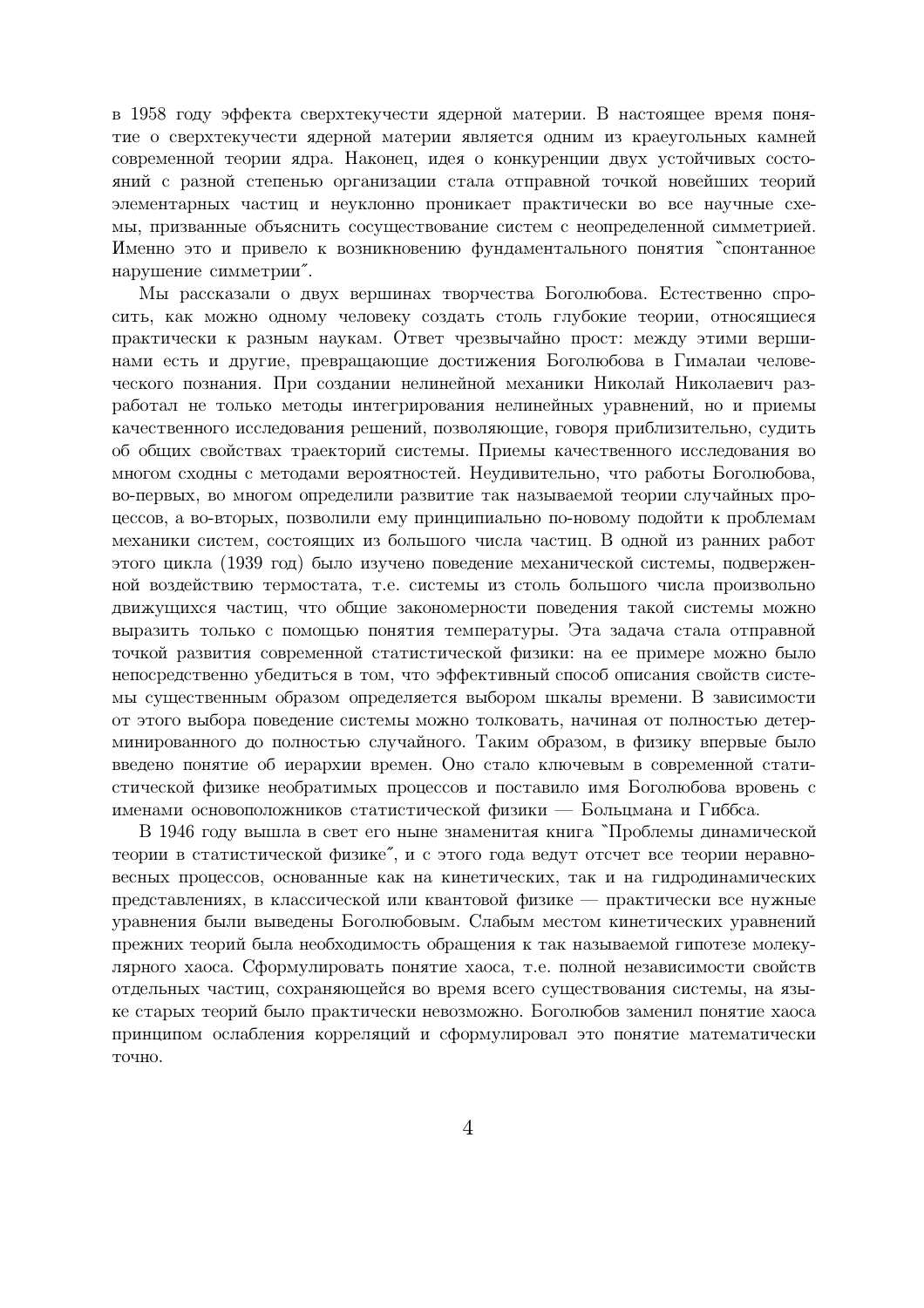С начала пятидесятых годов внимание Боголюбова привлекла квантовая теория поля — основа современной теории элементарных частиц. К этому времени квантовая теория имела лишь один эффективный математический аппарат — теорию возмущений, причем его практическое применение сопровождалось так называемой "вычитательной процедурой", которую один из творцов квантовой теории — Дирак — находил "отвратительной". Исследования Боголюбова в новой для него области науки как всегда начались с анализа основных понятий. Прежде всего, он показал, что взгляд на вычитательную процедуру как на нечто чуждое теории связан с прямолинейным перенесением в область элементарных частиц привычных понятий макроскопической физики. Лля того, чтобы все элементарные частины можно было считать похожими на фотон — квант электромагнитного поля (а экспериментальные данные показывали, что дело обстоит именно так), нужно было создать новый математический аппарат. Так под пером Боголюбова возникла "аксиоматическая теория возмущений", опирающаяся, в первую очередь, на мало оцененное в то время понятие "матрицы рассеяния", введенное создателем квантовой механики Гайзенбергом, и на знаменитое ныне "условие микропричинности Боголюбова". Эти понятия, как и далеко продвинутая вперед вычислительная схема Боголюбова, лежат в настоящее время в основе каждой динамической теории элементарных частиц.

В 1956 году, впервые посетив Америку, Боголюбов выступил с докладом на конференции в Сиэтле. Крупнейший американский физик, Нобелевский лауреат, Янг рассказывал, что после этой конференции по Америке прошла серия семинаров, на которых изучалась работа Боголюбова. Это не должно вызывать удивление, потому что доклад в Сиэтле знаменовал начало нового этапа в теории элементарных частиц. Формально в этом докладе было доказано существование так называемых дисперсионных соотношений для рассеяния пионов на нуклонах. На дисперсионные соотношения возлагались надежды как на основу математического аппарата, описывающего ту часть взаимодействий элементарных частиц, где теория возмущений неприменима. Доказательством дисперсионных соотношений к этому времени занимались уже несколько лет, но безуспешно. Почему безуспешно, стало ясно после доклада: для доказательства нужных теорем Боголюбов создал не более и не менее как новое направление в математике. До сих пор такие "безделки" позволяли себе лишь несколько математиков, таких как Гаусс, Риман, Пуанкаре, Гильберт.

Трудно переоценить значение работ этого цикла. Дело не только в том, что был построен последовательный математический аппарат, не связанный с предположением о слабости взаимодействия элементарных частиц. Круг идей, введенных в физику при доказательстве дисперсионных соотношений, стал основой нового языка теории сильных взаимодействий. На этом языке удалось сформулировать новые понятия, что стало отправной точкой многочисленных теоретических и чисто эвристических работ о связях внешне далеких процессов в мире элементарных частиц. Читатель может сам оценить роль работ, устанавливающих связи между фундаментальными величинами теории, если вспомнит, как далеко продвинула физику установленная Ньютоном связь между силой и ускорением.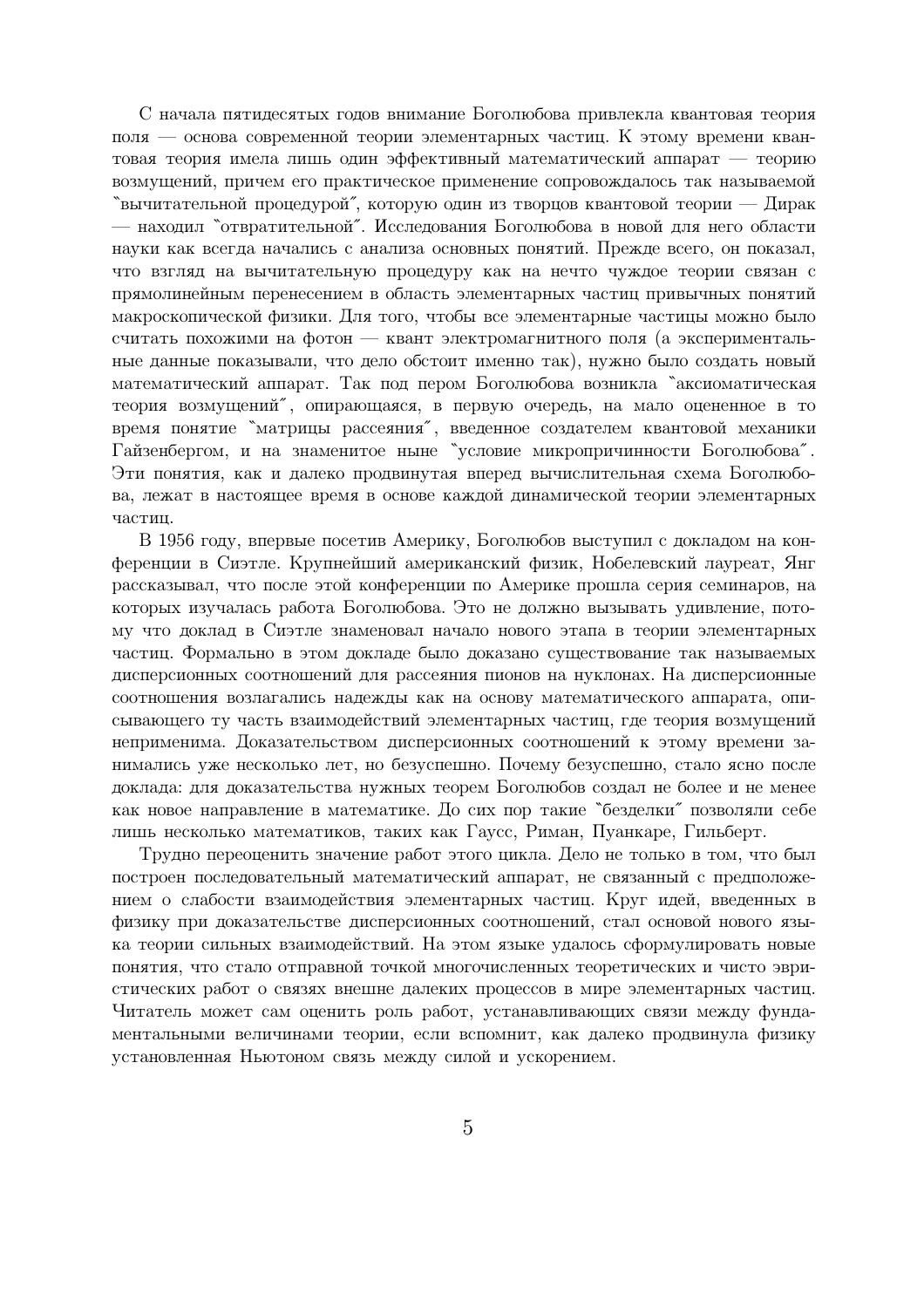К середине шестидесятых годов интенсивные эксперименты в области физики высоких энергий привели к тому, что число частиц, традиционно принятых считать элементами, составило несколько десятков. Возникла необходимость в пересмотре понятий "элементарная" и "составная" частица. Эта задача и сейчас еще далека от разрешения, но кажется, что проще всего она формулируется на основе общих соображений о свойствах симметрии. Для таких рассуждений в математике давно уже существует так называемая "теория групп". Теория групп с этого времени захлестнула физику высоких энергий. Семинары, на которых обсуждались свойства элементарных частиц, стали напоминать чисто математические собрания. И в это время Боголюбов преподал урок чисто физического подхода к проблеме. Во главу угла была поставлена задача вывода и анализа динамических уравнений, описывающих свойства составных частиц. Эти исследования показали, что для описания свойств частиц, которые претендуют на роль элементарных, следует приписать им, по крайней мере, еще одно фундаментальное свойство, т.е., по физической терминологии, приписать элементарным частицам еще одно квантовое число. Сейчас эти взгляды стали общепринятыми, и новое квантовое число, которое называют "цветом" частицы, играет существенную роль во всех современных моделях взаимодействий элементарных частиц.

С тех пор, как тринадцатилетний мальчик доложил в Киеве свою первую научную работу, родилось и умерло много физических теорий. Исследования математиков показали, что нет единой математики - существует сколько угодно математик. Нетрудно указать одну из немногих неоспоримых особенностей развития точных наук последних шестидесяти лет: оно неразрывно связано с творчеством Боголюбова. Главная черта научного стиля Боголюбова состоит в умении оценить ключевой характер проблемы и одновременно ее принципиальную разрешимость и затем, не останавливаясь перед трудностями, создать, если нужно, необходимый математический аппарат. При этом органическое слияние математики и физики заставляет каждого изучающего работы Боголюбова вспомнить о тех временах, когда всех представителей точных наук звали просто натурфилософами. Эта черта позволила Боголюбову внести решающий вклад в создание новой современной математической физики. При всех изменениях стилей и взглядов на задачи естествознания Боголюбов, верный старому принципу науки: "мы должны знать мы будем знать", идет в первых рядах исследователей. Все это давно уже вывело Боголюбова в число крупнейших ученых мира, придавших свой индивидуальный отпечаток всему направлению развития теоретической физики во второй половине нашего века.

В заключение хочется сказать о нравственном значении творчества Боголюбова. Начало его научной деятельности практически совпадает с созданием нашего государства. Нет необходимости говорить о том, как бурно развилась за это время наука. Можно сказать одно: если создание материально-технической базы нации было беспримерным подвигом советского народа, то заслуги в развитии лучших традиций русской науки, самое главное — сбережение чести науки — принадлежат, к нашему стыду, сравнительно небольшой группе ученых. Они, как правило,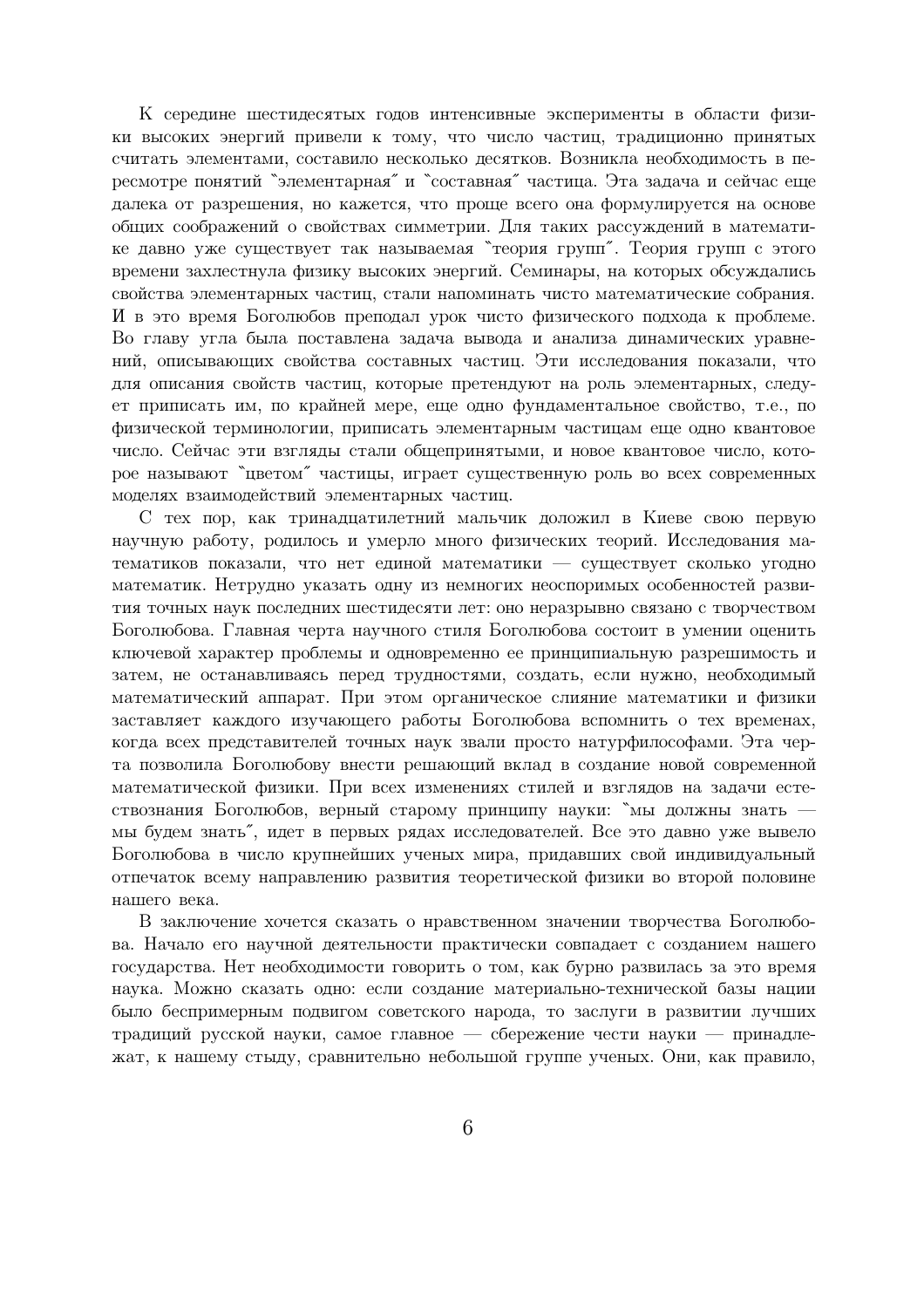не были ни "мужами совета", ни витиями на шумных собраниях. Сам факт творчества этих ученых служил науке охранной грамотой. Достаточно назвать имена Павлова и Вернадского. Боголюбов, несомненно, из этой когорты. Конечно, в одном ряду они стоят прежде всего в силу своей беспримерной одаренности, но каждый одновременно служит образцом высочайших моральных качеств. Нет никаких сомнений, что если научная среда потеряет переданный ей нравственный капитал, такую потерю не восполнит никакое самое мудрое планирование исследований.

Рукопись поступила 19 июля 1999 г.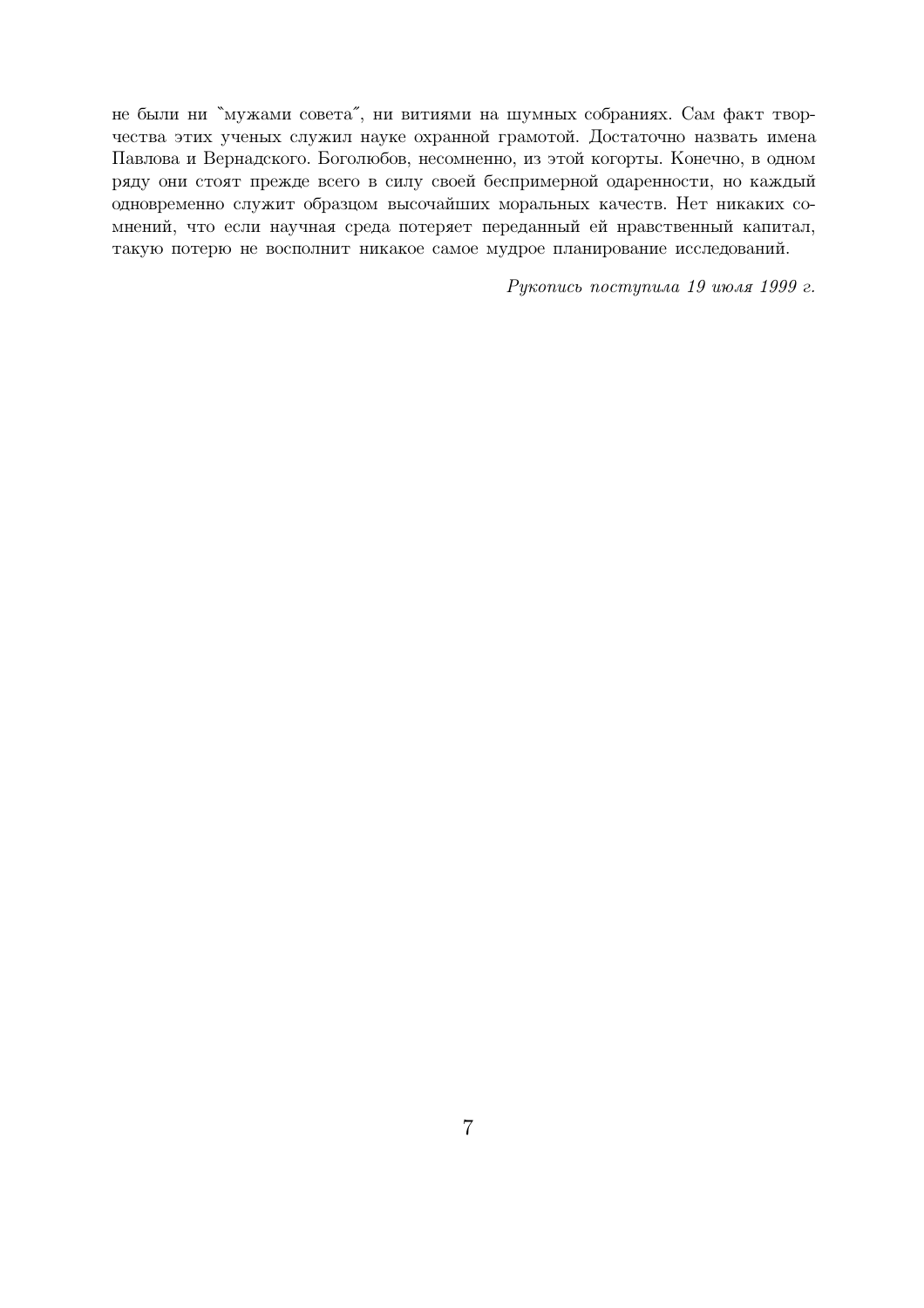А.А. Логунов, О.А. Хрусталев К 90-летию со дня рождения академика Н.Н. Боголюбова.

Оригинал-макет подготовлен с помощью системы  $\mathbb{A}T_{E}X$ . Редактор Л.Ф. Васильева. Технический редактор Н.В. Орлова.

Подписано к печати 20.07.99. Формат  $60 \times 84/8$ . Офсетная печать. Печ.л. 0,87. Уч.-изд.л. 0,67. Тираж 130. Заказ 131. Индекс 3649. JIP №020498 17.04.97.

ГНЦ РФ Институт физики высоких энергий 142284, Протвино Московской обл.